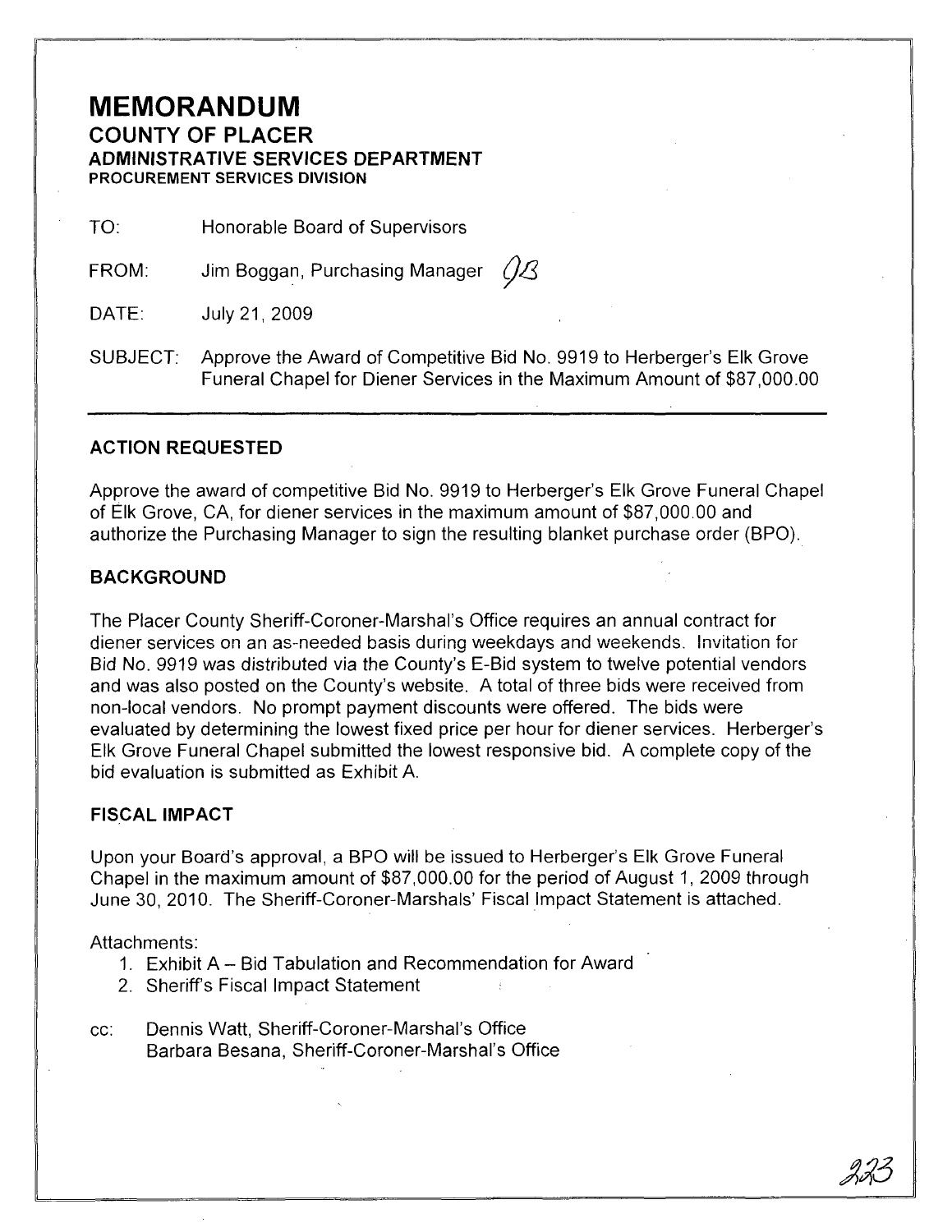

# COUNTY OF PLACER, AUBURN, CA

## **BID EVALUATION & AWARD RECOMMENDATION**

| Title:                                                                     | Bid No.<br>Due Date:                                  | 9919<br><b>Diener Services</b><br>6/18/09                                            |                  |                                                                                  | <b>Buyer Name:</b><br><b>Phone:</b><br><b>Estimated Award Date:</b> |                                                               | Jon Manning<br>530-889-4290<br>7/21/09 |                                              |                  |
|----------------------------------------------------------------------------|-------------------------------------------------------|--------------------------------------------------------------------------------------|------------------|----------------------------------------------------------------------------------|---------------------------------------------------------------------|---------------------------------------------------------------|----------------------------------------|----------------------------------------------|------------------|
|                                                                            |                                                       |                                                                                      |                  |                                                                                  |                                                                     | (Recommended award is highlighted)                            |                                        |                                              |                  |
|                                                                            |                                                       | Name of Firm                                                                         |                  | Herberger's Elk Grove Funeral Browning's Placer Transport                        |                                                                     |                                                               |                                        | <b>First Choice Transport, Inc.</b>          |                  |
|                                                                            |                                                       | City/State<br>Telephone<br>Fax Number<br>LVP Certified? $(1)$<br>Invoice Terms $(2)$ |                  | <b>Chapel</b><br>Elk Grove, CA<br>916-686-1888<br>1916-686-1810<br> No<br>Net 30 |                                                                     | Roseville, CA<br>916-532-2770<br>916-630-1014<br>No<br>Net 30 |                                        | Auburn, CA<br>530-392-3468 <br> No<br>Net 30 |                  |
| <b>Item</b>                                                                |                                                       |                                                                                      |                  |                                                                                  |                                                                     |                                                               |                                        |                                              |                  |
| No.                                                                        |                                                       | <b>Item Description</b>                                                              | Qty              | <b>Unit Price</b>                                                                | Extension                                                           | <b>Unit Price</b>                                             | Extension                              | <b>Unit Price</b>                            | <b>Extension</b> |
| 2                                                                          | Weekdays<br>Weekends                                  | Fixed Price Per Hour for Diener Services On:                                         |                  | 44.00<br>44.00                                                                   | 44.00<br>44.00                                                      | 45.00<br>55.00                                                | 45.00<br>55.00                         | 45.00<br>60.00                               | 45.00<br>60.00   |
| (1)                                                                        | Local Vendor Preference is granted to those firms who |                                                                                      | <b>Bid Total</b> |                                                                                  | 88.00 Bid Total                                                     |                                                               | 100.00 Bid Total                       | 105.00                                       |                  |
| file an LVP Affidavit with the County prior to the close of<br>the bid.    |                                                       |                                                                                      |                  | <b>ILVP</b><br><b>Prompt Pay Disc</b>                                            | 0.00LVP                                                             | 0.00 Prompt Pay Disc                                          |                                        | 0.00LVP<br>0.00 Prompt Pay Disc              | 0.00<br>0.00     |
| Invoice Terms of less than 10 days cannot be considered. Ref. Price<br>(2) |                                                       |                                                                                      |                  |                                                                                  | \$88.00 Ref. Price                                                  |                                                               | \$100.00 Ref. Price                    | \$105.00                                     |                  |